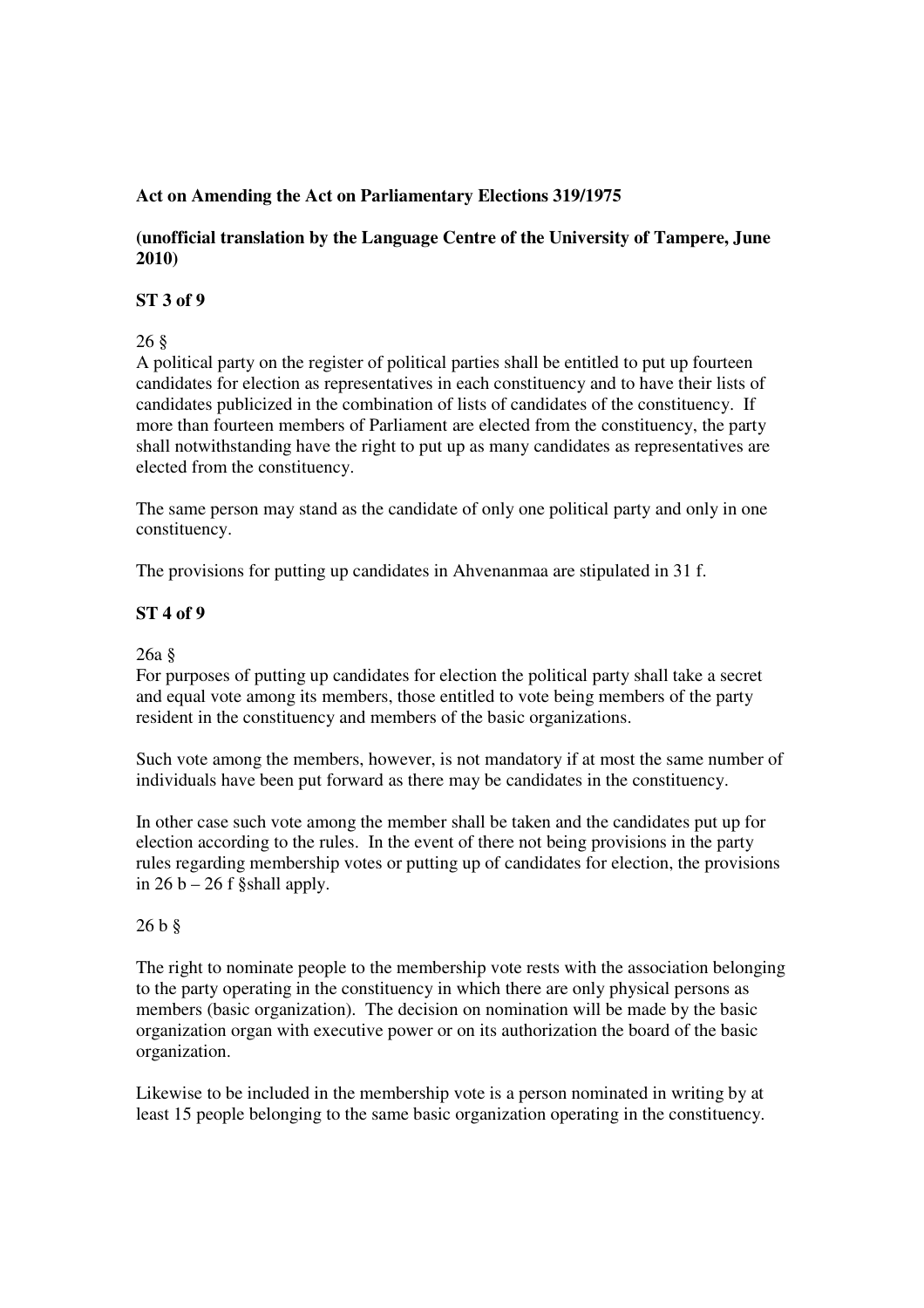Nomination may be accomplished by at least 30 people who may belong to different basic organizations operating in the constituency. A member of a basic organization may be part of only one proposal referred to here.

A person who has not given written consent to being nominated may not be nominated to the membership vote.

#### 26 c §

Those entitled to vote in the membership vote are those members of the basic organizations who before the year in which such vote is to be taken are 18 years old.

A member of a basic organization may only vote as a member of one organization.

#### 26 d §

The decision on the number of candidates and on putting them up for election will be taken by the association (areal association) operating as the party's area organization in the constituency.

#### 26 e §

Those people receiving the greatest number of votes shall be in the membership vote shall be put up as candidates. If for reasons as in 26 a  $\S$  2 above no membership vote has been taken the people or some of them put forward for a membership vote shall be put up as candidates.

With the consent of the party board deviation from the result of the membership vote shall be possible with no more than one quarter (1/4) of the number of those people which the party puts up as its candidates *(right to change)*. In such case, too, at least half of the party's candidates receiving the greatest number of votes in the membership vote must be put up for election.

If the right to change is invoked the result of the membership vote will not be deemed to include those people who due to lack of eligibility, refusal or other such reason cannot be put up as candidates.

## 30 §

Two or more parties in the same constituency shall be entitled to merge into and *electoral union.*

Regarding the formation of an electoral union the political parties shall submit to the central committee of the constituency a joint notification in which the political parties joining the electoral union are listed. Such notification shall be signed by the political parties' areal delegates.